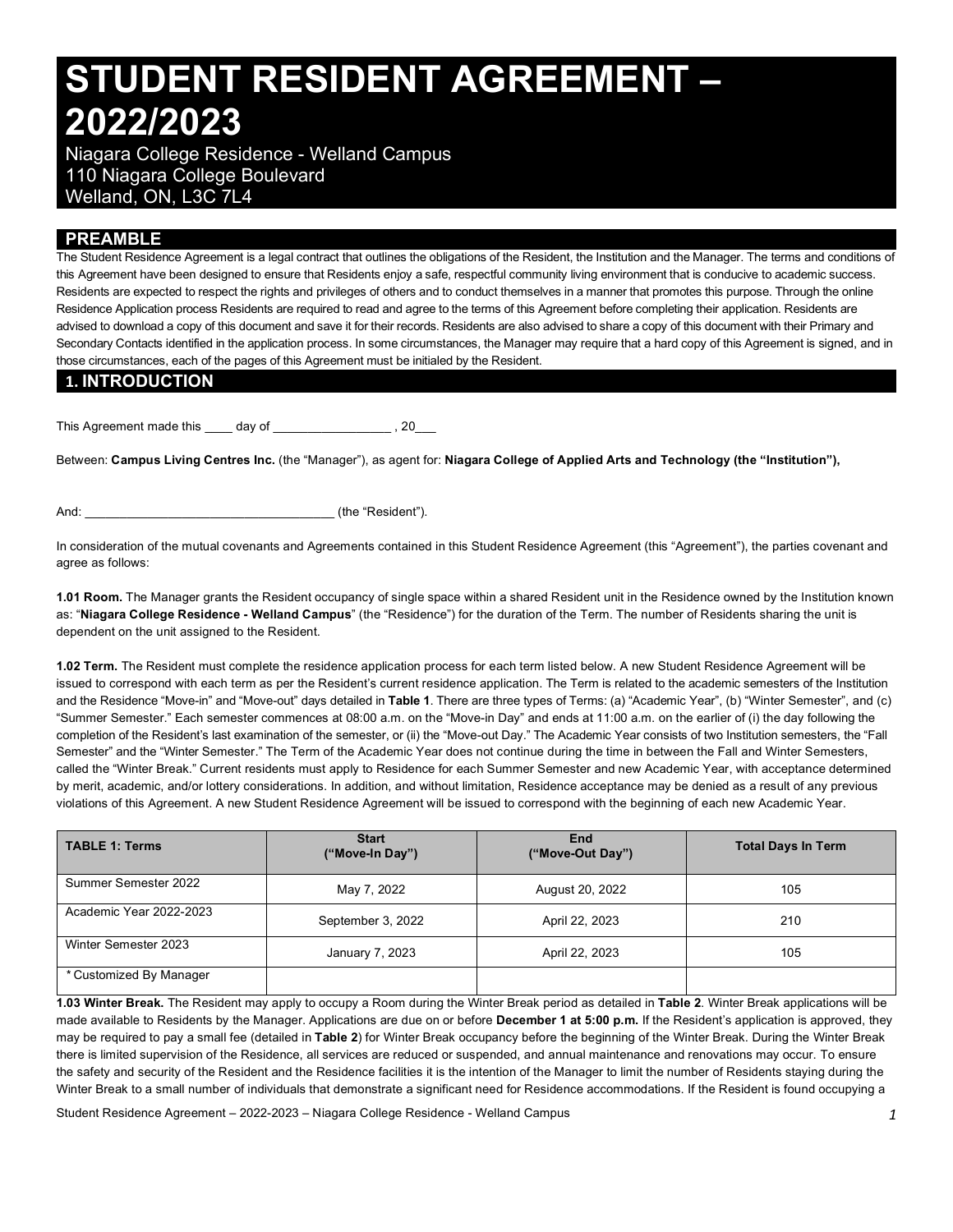Room during the Winter Break without having given written notice to the Manager, the Resident shall be subject to **\$35.00** for each day during the Winter Break period or **\$300.00** for the entire Winter Break, due immediately.

| TABLE 2: Winter Break<br>Start |                   | End             | <b>Winter Break Fee</b> |  |
|--------------------------------|-------------------|-----------------|-------------------------|--|
| Academic Year 2022-2023 -      | December 17, 2022 | January 7, 2023 | \$300.00                |  |

 **1.04 Extended Terms**. The Term of this Agreement may be extended by the Manager if the Resident applies in writing for an "Extension" in accordance with the Managers published policies about Term Extensions. Extensions are subject to availability. Priority will be given to Residents travelling from great distances, who demonstrate a special need, or who are enrolled in orientation or academic programs that begin early or continue beyond the Residence Term. Extensions may also be granted for any 'Early Move-In', 'Late Move-Out' or 'Summer Residence' programs offered by the Manager. Residents granted Extensions are subject to the fees detailed in **Table 3**. Any Resident found occupying a Room outside of the Term without approval from the Manager are subject to additional fees over and above those detailed in **Table 3**.

| <b>TABLE 3: Extended Terms</b> | <b>Start</b><br>("Move-In Day") | End<br>("Move-Out Day") | Fees        |  |
|--------------------------------|---------------------------------|-------------------------|-------------|--|
| Summer Semester 2022           | May 1, 2022                     | August 27, 2022         | \$35.00/Day |  |
| Academic Year 2022-2023        | N/A                             | N/A                     | \$35.00/Day |  |
| Winter Semester 2023           | N/A                             | N/A                     | \$35.00/Day |  |
| * Customized By Manager        |                                 |                         |             |  |

 **1.05 Acknowledgement of Services and Responsibility of the Manager.** The Resident acknowledges that neither the Manager nor the Institution stands in loco parentis with respect to the Resident. The Residence provides living accommodations for independent students who are to be responsible and accountable for their personal needs and their interactions with their fellow residents as opposed to residential care. The Manager is responsible for the maintenance and operation of the residence. The Manager, in consultation with the Institution, may from time to time, in its sole and unfettered discretion, establish and/or amend policies, protocols and guidelines to uphold and ensure compliance with the standards set forth by the Manager, all of which will constitute part of the Residence Community Living Standards or Institution Code of Conduct, as appropriate. The Resident hereby acknowledges and agrees that they are solely responsible for their compliance with / review of such policies, protocols and guidelines (as may be created, amended, revised or restated by the Manager) found at [www.niagararesidence.ca.](www.niagararesidence.ca)

 **1.06 Conditions of Occupancy.** The Resident may not occupy a Room, unless (i) the Resident is currently enrolled and maintaining status as a full- time student in good standing at the Institution; (ii) this Agreement is executed by all parties; (iii) all Residence Fees then due and payable are paid in full as stated in **section 2.03**; (iv) the Manager has designated a Room for the Resident and (v) the Resident meets any additional conditions to occupancy established by the Institution, including any vaccination conditions.

 **1.07 Force Majeure.** Notwithstanding anything in this Agreement, if either the Manager or the Institution is bona fide delayed or hindered in or prevented from the performance of any term, covenant or act required under this Agreement (including, without limitation, delivery of occupancy of the Room) by reason of strikes, labour troubles; inability to procure materials or services; power failure; restrictive governmental laws or regulations; riots; insurrection; sabotage; rebellion; disease; epidemic; public health or safety concerns; war; act of God or other reasons whether of a like nature or not, which is not the fault of the Manager or the Institution which is delayed or hindered in or prevented from performing work or doing acts required under the terms of this Agreement, then the performance of that term, covenant or act is excused for the period of the delay and the party delayed will be entitled to perform that term, covenant or act within the appropriate time period of the expiration of the period of the delay. The Resident hereby confirms their understanding that the Manager, in consultation with the Institution, may, in its sole and unfettered discretion, make such amendments to or policies, protocols and guidelines to alter the then in force Residence Community Living Standards or Institution Code of Conduct to address the cause(s) or effect(s) of such delay or delays.

 **1.08 No Assignment.** This Agreement and the rights and privileges granted to the Resident under it are not assignable by the Resident and the Resident may not sublet the Room. The Resident may not permit the use of the Room by any other person, other than a person designated by the Manager. The Room or Residence services/facilities including the mailbox, internet or data connection may not be used for any business use.

 **1.09 Scope.** The terms of this Agreement apply to all Residents, for the entire duration of their stay, regardless if the dates of residency are outside of those listed in tables 1 or 2.

## **2. RESIDENCE FEES**

 **2.01 Payment of Fees.** All amounts payable by the Resident under this Agreement are payable to **"CLC Niagara"** and payment must be delivered to the Manager. All amounts payable under this Agreement may be paid by cash, certified cheque, bank draft, money order, debit, or online as designated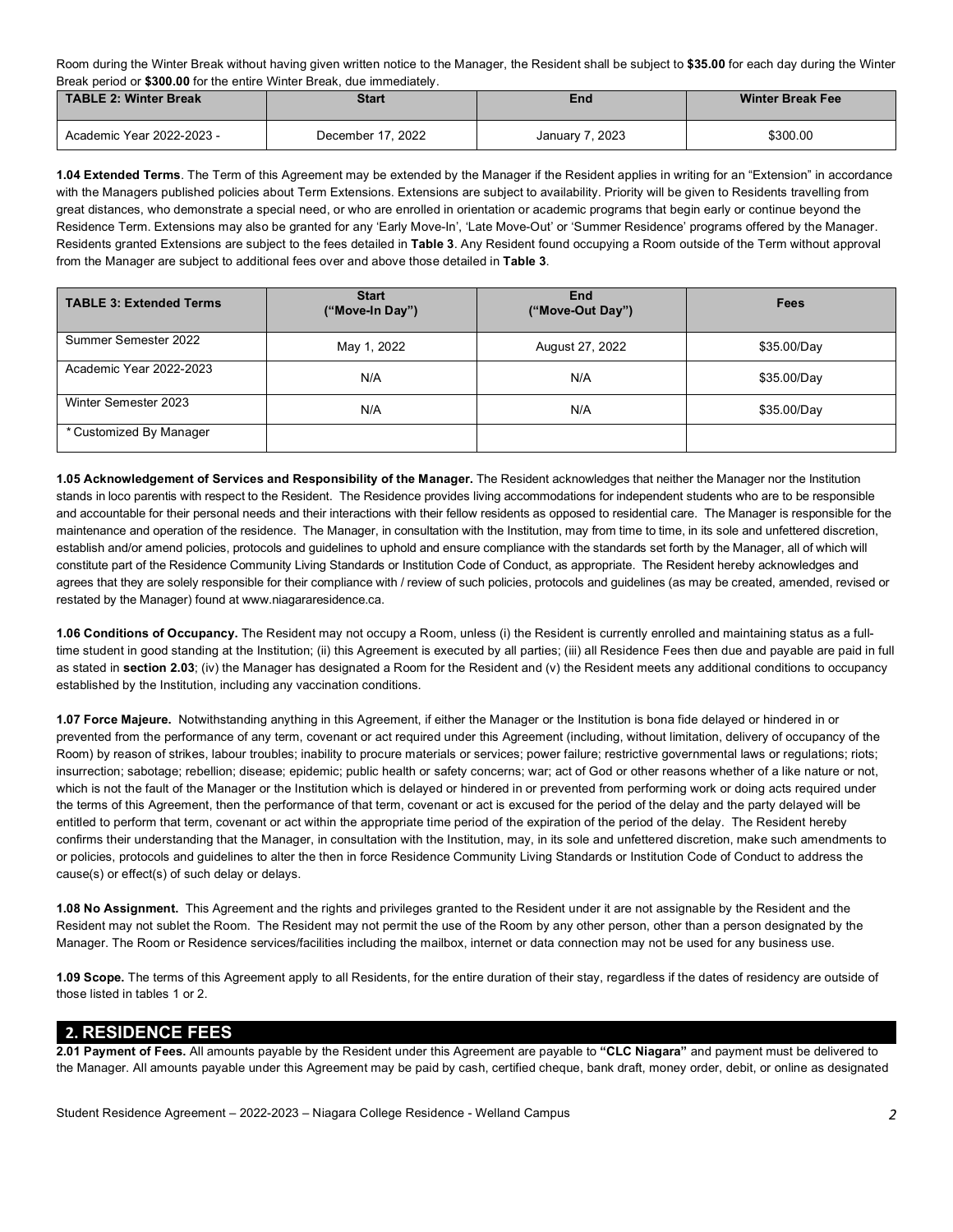by the Manager. Personal cheques will not be accepted. Academic results may be withheld and/or other academic sanctions are possible for failure to maintain an up to date financial account with the Residence.

 **2.02 Deposit.** Prior to the Resident's first payment of Residence Fees, the Resident must pay a deposit (the "Deposit") to be held by the Manager and applied to the cost of repairing damage to the Room, any additional cleaning charges, and to any unpaid amounts owing by the Resident under this Agreement. The amount of the deposit is detailed in **Table 4**. Upon the termination of this Agreement, provided that there are no damage claims or unpaid amounts then owing, the Deposit will be refunded to the Resident as described in **section 8** of this Agreement.

 **2.03 Residence Fees.** The Resident must pay the "Residence Fees" in accordance with the Rates and Payment Schedules detailed in Table 4 for the right to occupy a Room during the Term. Tables 2, 3 and 4 also detail additional Fees that the Resident is subject to, including the cost of Extended Terms. If a hard copy of this Agreement is required by the Manager, the Resident is required to select one of the payment schedule options, by initialing their desired option.

|          | <b>TABLE 4: Fees &amp; Payments</b>                                                                                                                                                                                                                           |  |  |  |  |  |
|----------|---------------------------------------------------------------------------------------------------------------------------------------------------------------------------------------------------------------------------------------------------------------|--|--|--|--|--|
| 1.<br>2. | The Deposit for the Academic Year 2022-2023 is \$500.00.<br>Academic Year 2022-2023 Payment Schedule Option (b) includes a non-refundable \$100.00 administration fee and Option (c)<br>includes a non-refundable \$200.00 administration fee.                |  |  |  |  |  |
|          | Summer Semester 2022 Payment Schedule Two Bedroom                                                                                                                                                                                                             |  |  |  |  |  |
| (a)      | \$2,780.00 payable on or before April 15, 2022, at 5:00 p.m. or                                                                                                                                                                                               |  |  |  |  |  |
| (b)      | \$2,780.00 payable as to \$695.00 on or before April 15, 2022 at 5:00 p.m. and as to \$695.00 on or before May 15, 2022 at 5:00 p.m.<br>and as to \$695.00 on or before June 15, 2022 at 5:00 p.m. and as to \$695.00 on or before July 15, 2022 at 5:00 p.m. |  |  |  |  |  |
|          |                                                                                                                                                                                                                                                               |  |  |  |  |  |
|          | Academic Year 2022 2023 Payment Schedule Two Bedroom                                                                                                                                                                                                          |  |  |  |  |  |
| (a)      | \$8,100.00 payable on or before June 15, 2022, at 5:00 p.m. or                                                                                                                                                                                                |  |  |  |  |  |
| (b)      | \$8,200.00 payable as to \$4,100.00 on or before June 15, 2022 at 5:00 p.m. and as to \$4,100.00 on or before September 15, 2022 at<br>5:00 p.m.                                                                                                              |  |  |  |  |  |
| (c)      | \$8,300.00 payable as to \$2,100.00 on or before June 15, 2022 at 5:00 p.m. and as to \$2,100.00 on or before August 1, 2022 at 5:00<br>p.m. and as to \$4,100.00 on or before September 15, 2022 at 5:00 p.m.                                                |  |  |  |  |  |
|          |                                                                                                                                                                                                                                                               |  |  |  |  |  |
|          | Winter Semester 2023 Payment Schedule Two Bedroom                                                                                                                                                                                                             |  |  |  |  |  |
| (a)      | \$4,050.00 due December 1, 2022 at 5:00 p.m. or if accepted after December 1, 2022 payment is due immediately.                                                                                                                                                |  |  |  |  |  |
|          | Customized By Manager Payment Schedule ______________                                                                                                                                                                                                         |  |  |  |  |  |
|          | Term: $\frac{1}{2}$ $\frac{1}{2}$ $\frac{1}{2}$ $\frac{1}{2}$ $\frac{1}{2}$ $\frac{1}{2}$ at 5:00 p.m. or                                                                                                                                                     |  |  |  |  |  |
|          | \$_______________, payable as to \$_______________ on or before ________________, 20___ at 5:00 p.m. and as to \$_____________ on or before<br>20 at 5:00 p.m. and as to \$ _____________________ on or before __________________, 20 ____ at 5:00 p.m.       |  |  |  |  |  |

 **2.04 Non-Student Rates.** The Residence Fees payable under this Agreement are a special student rate for full-time students of the Institution. If the Resident ceases to be a full-time student of the Institution, and wishes to continue to occupy a Room: (i) the Resident must deliver a written request to the Manager no later than two (2) business days after ceasing to be a full-time student of the Institution, which the Manager may accept or reject in its sole and unfettered discretion, and (ii) if the request is accepted by the Manager, the Resident must pay within two (2) business days of receiving notice of that acceptance (a) any unpaid Residence Fees (whether or not otherwise due) and (b) a supplementary fee equal to the difference between (1) the product of the number of days remaining in the Term as of two (2) business days after the date on which the Resident ceases to be a full-time student of the Institution and the daily conference rate then charged by the Manager for rooms in the Residence, minus (2) the Residence Fees.

 **2.05 Interest.** Any amount payable by the Resident under this Agreement which is not paid may be sent to a third-party collection agency. In lieu of interest charges, the Manager may choose to implement a late payment fee.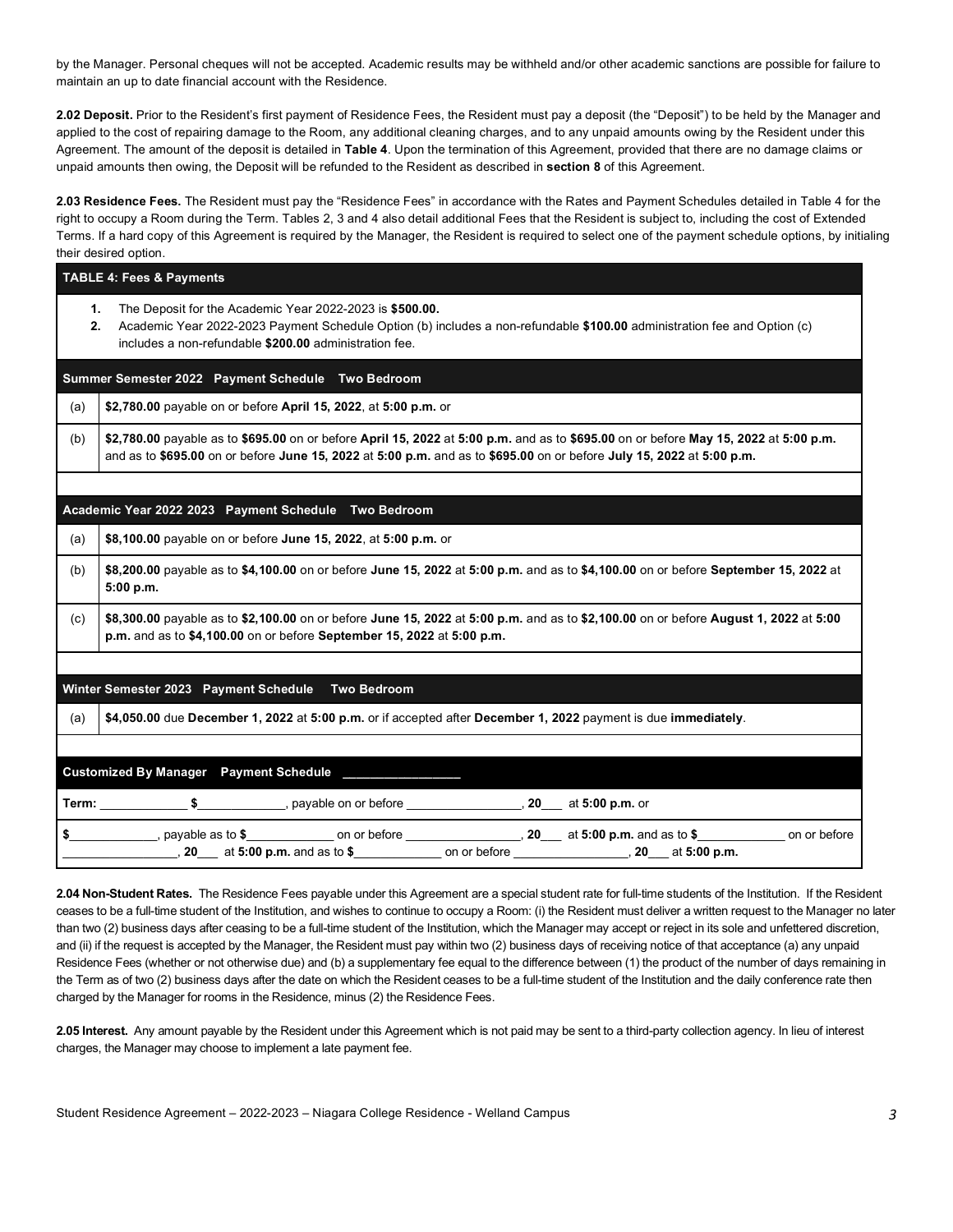**2.06 No Waiver of Fees.** Nothing in this Agreement, nor any entry or repossession of the Room by the Manager releases the Resident from any liability for the payment in full of all amounts payable under this Agreement for the Term.

#### **3. RESIDENCE PROCEDURES**

 **3.01 Move-In Procedure.** The Resident must follow all move-in times, dates and procedures outlined by the Manager. The Resident will be notified of the date and time that the Resident may move into the Room. If the Resident wishes to move-in prior to the scheduled move-in day, the Resident may do so at the Manager's then posted nightly rate and subject to availability (detailed in **Table 1 & 3**). Care is to be exercised in moving-in heavy objects to avoid damage to floor coverings, walls, doors and frames and any other part of the Residence. The Resident shall be responsible to pay forthwith to the Manager the cost of any damage to the Room or the Residence arising from the move-in.

 **3.02 Move-Out Procedure.** Prior to either (i) the expiry of the Term, or (ii) the date on which the Resident is to vacate the Residence (detailed in **Table 1**  & **3**), the Manager, or designate, can be requested in advance by the Resident to complete a visual inspection of the Suite to view the state of cleanliness and repair. If no request to inspect the suite is made by the Resident, the inspection will take place once the Resident has vacated the suite. In the event the Resident chooses to have the inspection completed prior to vacating the suite, the Manager, or designate, will inspect the suite and inform the Resident of potential damage and/or cleaning charges and outline what steps the student may take to mitigate charges. On vacating, all garbage and belongings of the Resident must be removed, and the suite must be cleaned to the point of restoring the suite to its original condition. Once the Resident has vacated, the Manager, or designate, will complete a documented visual inspection of the Suite. In the event deficiencies are found, the cost of cleaning the suite and restoring it to its original state may be deducted from the Resident's original Deposit. There is a minimum cleaning charge of \$25.00 and damage charges will be billed accordingly at the cost of restoring the suite to its original condition. Any items left behind by the Resident will be immediately discarded; the Residence shall not be liable to the Resident for any loss of property as a result. As with the "move-in procedures", care must be exercised to avoid damage to doors, frames, walls, floor coverings and any other part of the Residence. The Resident is financially responsible to pay forthwith for any damage caused on moving out of the Residence.

 **3.03 Roommates.** The Resident may be notified prior to move-in the name and contact information of their roommate (and vice-versa). This disclosure is to enable the roommates to get acquainted and to arrange bringing common supplies to the Residence. Roommate changes may be requested for cause at any time. The Manager's first priority is to try to mediate any dispute between roommates. If a roommate change is required roommates may be moved to different Rooms (subject to availability within the Residence and to the Manager discretion), unless another Agreement can be reached amongst all parties involved.

 **3.04 Room Reassignment.** The Manager may in its sole and unfettered discretion, relocate the Resident to another Room upon 48 hours advance written notice. The Resident agrees to comply with the terms of any relocation notice and to remove and relocate the Resident's property to the Room designated in the relocation notice. Residents are required to comply with any de-densifying efforts required on campus due to Covid-19 or other public health or safety emergency, including, but not limited to, the relocation of all or some residential students to alternative housing. Relocation does not constitute a termination of a residential student's housing contract. In the event that the Manager must relocate students as part of a de-densifying strategy due to public health, safety or other concerns for an extended period of time and alternative housing is not available, the Manager may, in its sole and unfettered discretion, pay impacted students fair and reasonable reimbursement (as determined by the Manager) as appropriate and based on information available at that time and in full and final satisfaction of the Manager's and the Institution's obligations hereunder.

 **3.05 Deliveries and Solicitation.** The Manager may control access to the Residence for deliveries. The Manager may allow reasonable access to political candidates or their representatives for the purpose of canvassing for support and delivering pamphlets.

 **3.06 Lost Keys, Lock Outs.** The Resident will be responsible for the cost of replacing lost keys (e.g., room key, mailbox key, etc.) at a cost determined by the Manager, to a maximum of \$20.00 per key. If the Resident is locked out of the Resident's Room, the Resident will pay a fee for letting the Resident into the Room, to a maximum of \$5.00, or will be provided with a temporary key to be returned immediately after use. Failure to return a temporary card in the time allotted will result in a replacement fee to a maximum of \$20.00.

#### **4. RESIDENCE FACILITIES, MAINTENANCE AND SERVICES**

 Inspection Report", listing all damage to and deficiencies in the Room and its furnishings, fixtures and equipment. At all times during the Term, the Resident must maintain the Room and its furnishings, fixtures and equipment to the same standard and condition as exists at the time possession of the Room is given to the Resident (or if the Manager repairs any damage or deficiency noted in the Room Inspection Report, to the same standard and condition as exists after repairing that damage or deficiency), subject to typical wear and tear. The Resident and any other person sharing a Room with the Resident are jointly and individually liable for any damage to or deficiency in the Room and its furnishings, fixtures and equipment, other than damage and deficiencies noted in the Room Inspection Report which are not repaired by the Manager. The Resident must give the Manager prompt written notice of any accidents, damage or malfunctions of any kind to the Room or its furnishing, fixtures and equipment. The Resident shall keep a copy of each such notice. **4.01 Responsibility for Damages.** Within 24 hours of taking possession of the Resident's assigned Room, the Resident must complete a "Room

 **4.02 Liability of Resident.** The Resident is liable for any damage to the building structure, fittings, fixtures, finishes, furniture and equipment comprising the Resident's Room, except only if such damage is caused by the proven negligence of the Institution or the Manager. The Resident is liable for any damage to the building structure, fittings, finishes, furniture and equipment beyond the confines of the Resident's Room should the damage arise from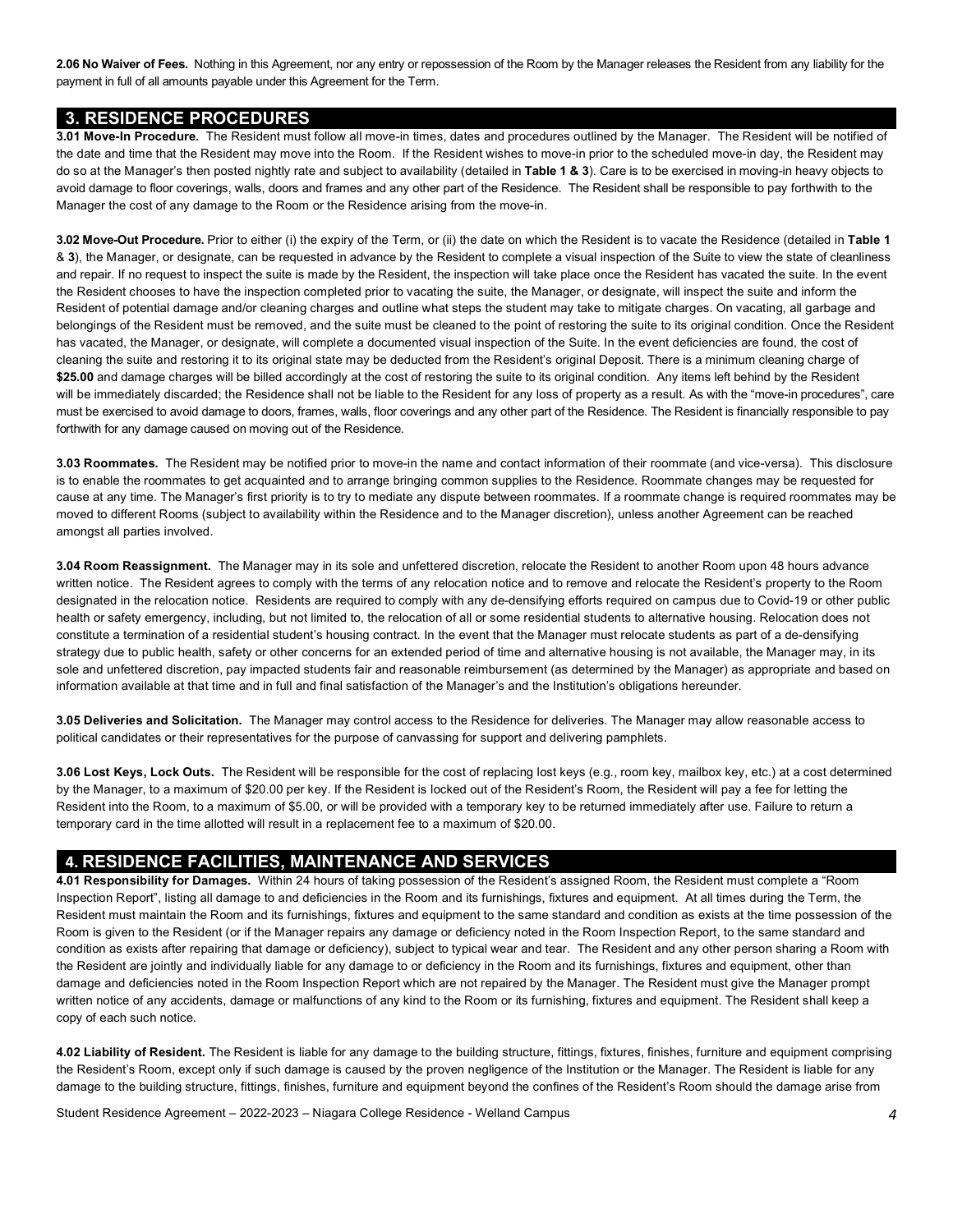the negligence or willful act of the Resident. The Manager and the Institution do not assume any responsibility for personal property that is lost, stolen or damaged from any cause. The Resident is strongly encouraged to obtain insurance to cover the above liabilities. Residence does not purchase such protection for personal property. The Resident must also take positive steps to ensure their safety by locking Room doors, and ensuring that only authorized persons enter their Room, suite and/or the building.

 **4.03 Damages to Common Areas.** Residents are responsible for taking all actions associated with good citizenship, including reporting information about damages and vandalism, and those allegedly responsible for causing the damage. The Resident may be held financially responsible for damage to any part of the Residence (interior/exterior common areas) if the resident, or guest of the Resident is found to be directly or indirectly involved in said damage Common areas include and are not limited to; the corridors, lounges, laundry rooms, stairwells, the exterior of Room doors, parking lots and any other public areas of the Residence. All charges for damages to common areas in residence that cannot be traced to those directly responsible will be split equally among the occupants of the building, wing, floor, or section of the residence deemed fair and appropriate by the Manager.

 **4.04 Room Entry.** The Manager subscribes to the principle that Residents are entitled to enjoy a reasonable right to privacy in residence Rooms. However, the Resident acknowledges that the Manager is entitled, without notice and without the Resident being present, to have authorized staff, the Institution's security services, emergency services, or the police enter the Room at reasonable times under the following conditions: (a) to provide repair and maintenance services as detailed in **section 4.05** of this Agreement; (b) to provide housekeeping services as detailed in **section 4.06** of this Agreement; (c) to ensure the safety and security of the Resident and/or when there is reasonable cause to believe an emergency situation has arisen; (d) during the Winter Break to provide routine maintenance; (e) when there is reasonable cause to believe that terms of this Agreement and/or the Residence Community Living Standards detailed in section 7.01 and/or the law is being violated. Authorized staff are supplied with a uniform and identification that is visible at all times.

 **4.05 Maintenance by the Manager.** Throughout the Term the Manager will inspect, maintain, repair and replace elements of the Residence in order to keep the Residence in a good condition and state of repair, complying with health, safety and fire standards required by law. This includes, but is not limited to, inspecting and testing fire safety equipment, major appliances, electrical, bathroom fixtures and plumbing.

 **4.06 Housekeeping Service and Cleanliness.** Housekeeping Service will be provided to clean only the kitchenette and washroom areas of the Room on a regularly scheduled basis as posted by the Manager. This Housekeeping Service is not optional. Residents must ensure that all counters and sinks are clear of any dishes, appliances, or any other personal items. As part of the Housekeeping Service, the Room will be inspected. Should the Room be found in an unhygienic state, the Resident(s) will be given 24 hours to return it to a proper state, or it will be cleaned at the discretion of the Manager with a minimum charge of **\$25.00**. The Resident shall, at all times during the Term, keep all parts of the Room clean, including and not limited to; floor coverings, doors, walls, ceilings, kitchenette appliances, counters, cupboards, faucets, sinks, furniture, glass, window frames, and other furnishings. Vacuums, brooms, and mops may be signed out at the front desk, subject to availability.

 **4.07 Limitation on Liability of Manager.** Unless arising as a result of their gross negligence, the Manager and the Institution shall not be liable to the Resident for any loss or damage, however caused to the Resident, the property of the Resident or to the property of the Resident's guest(s) while in the Residence or on the lands on which the Residence is situated. Without limiting the generality of the foregoing, such property includes and is not limited failure of the plumbing or heating system or any other building system, defects in the structure of the Building, water or snow penetration, exterior weather conditions, damage arising from any cause beyond the control of the Manager or Institution, and any damage or injury arising from the activities of employees, contractors or agents of the Manager and the Institution. The Resident agrees that by executing the Agreement and residing in the Residence, they are acknowledging that they understand and freely assume the risks associated with communal living, including but not limited to risks of potential exposure to physical, mental or emotional harm or injury, communicable diseases and other contagious viruses. Accordingly, the Resident on their own behalf and on behalf of their successors, beneficiaries and next of kin hereby waives their right to demand or make any claim against (and indemnifies, releases and covenants and agrees to hold harmless each of) the Manager, the Institution, their agents, contractors, officers, directors, governors, management, successors, assigns, students and employees from or in relation to any and all damages, physical or other harm, death, liability, claims, expenses or loss due to any cause whatsoever, including negligence, breach of contract, or breach of any statutory or other duty of care (collectively, "Claims") arising under or related to this Student Residence Agreement and the provision of services or accommodation, including but not limited to exposure to communicable diseases and contagious viruses. The Resident further agrees to take all reasonable precautions and follow recommendations by public health authorities to mitigate the spread of communicable diseases while living in the Residence community. Failure to follow the Student Residence Agreement and measures related to said communicable diseases (including but not limited to Covid-19), or failure to follow directions from staff regarding communicable disease related rules or measures may result in standards action up to and including eviction from to, personal property of the Resident (including their vehicle(s) and their contents) and damage includes and is not limited to; damage caused by the residence.

 **4.08 Heating of Room.** Throughout the Term the Manager will provide a heating system sufficient to provide a comfortable temperature in the Room and will operate, maintain and repair that heating system. During any period in which the heating system is not functioning to the standards set out above, the Manager will use commercially reasonable efforts, after receiving notice of the deficiency, to have the system repaired and functioning as soon as may be possible in the circumstances. In no event however, is the Manager liable to the Resident for any consequential illness or discomfort and the Manager shall not be deemed to be in default of its obligations under this Agreement, so long as it is using commercially reasonable efforts to have the system repaired.

 Student Residence Agreement – 2022-2023 – Niagara College Residence - Welland Campus *5*  **4.09 Prohibited Items.** Only refrigeration appliances supplied with the Room are to be used. No other refrigeration items are to be brought into the Room. In order for appliances to be used in the Residence, they must bear a visible serial number and a CSA or UL identification tag. Irons, toaster ovens, coffee makers, electric kettles protected by automatic "shut off" may be used. Appliances found in rooms that do not bear a CSA or UL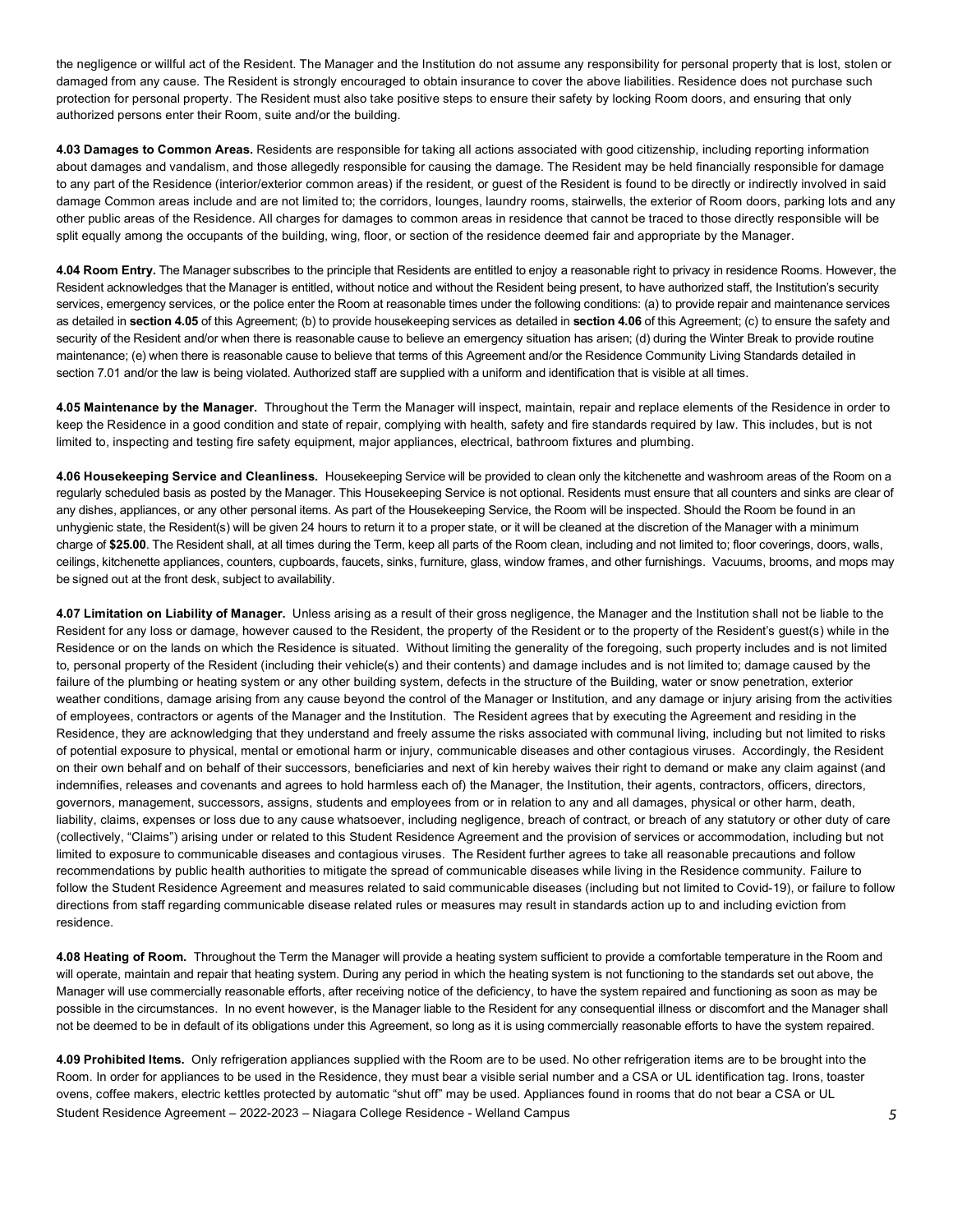identification tag will be removed by the Manager at the Resident's expense, without liability to the Manager for spoilage or damage to the appliance removed. The following are prohibited: open coil hot plates, deep fryers, indoor barbecues, fondues and the like; pets; candles, incense, lava lamps, halogen lamps, large musical instruments or noise producing devices such as subwoofers and PA systems, illegal substances, alcohol and illegal drug paraphernalia, single serving glass alcohol containers (i.e. beer bottles, coolers, etc.), novelty glass liquor bottles, and large common source containers (i.e. kegs, 60oz containers); weapons, replica weapons, or any device that is designed for (or could be used for) the purpose to intimidate, threaten, harm, or kill.

 **4.10 Cable Television, Telephone & Internet Services.** Long Distance calling may be done only through the use of a prepaid phone card or by charges made to a third party number if using a provided, in room telephone. Neither the Institution nor the Manager guarantees the availability of telephone service or cable television services. If the Resident wants additional cable television, telephone or internet service above and beyond any that may be provided as "standard" in the Residence, the Resident must submit full details to and request and obtain the prior written approval of the Manager and Institution. With respect to Internet Services, the Institution may at its discretion only allow either the standard provided service or the approved alternate service and not both at the same time (Residents will need to complete the Institution's standard forms issued by their IT department). Cutting of wiring, boring of holes, the use of wireless routers, routers, or switches are not permitted. Any unauthorized services or equipment may be removed by the Manager, at the Resident's expense, without notice or liability. All Residents are subject to the Institution's and/or Service Provider's current Internet, cable television and telephone enrolment and usage policies.

 **4.11 No Moving of Supplied Furnishings.** All furnishings and equipment supplied with the Room shall remain in the Room for the duration of the Term. All furnishings, if rearranged, must be returned to their original position found at the commencement of the Term. No common area furniture is to be moved into the Room.

 **4.12 No Removal or Substitution.** The Resident may not remove, alter or change any property in the Room which is provided on occupancy or at any other time during the Term, including and not limited to; furnishings, fixtures, equipment, television sets, appliances, window screens, floor coverings and any mattress covering. The Resident shall use all such items only for their intended purpose.

 **4.13 No Renovation or Installation.** The alteration or renovation of the Residence facilities, furniture, fixtures, or equipment supplied in the Room is not permitted. The lock(s) provided by the Institution are the only locks to be used to secure the door to the Room. No other locks may be installed by the Resident and the Resident may not change the keying of the lock(s) which are provided. Unauthorized changes to temperature settings or duct or diffuser settings in the Room, and any attempt to make changes to the heating system in the Room are prohibited. The Resident may not install any electrical equipment which will overload the capacity of a circuit. Altering or otherwise tampering with electrical systems is prohibited. The Resident may not install furnishings or equipment of any kind (including and not limited to; shelving, light fixtures, audio or visual equipment, satellite dishes and radio or television antenna(e)), without the prior written consent of the Manager. If any such furnishing or equipment is installed without the Manager's consent, the Resident will immediately remove it after notice from the Manager, failing which the Manager may remove the furnishing or equipment at the expense of the Resident without further notice and without liability to the Resident for any damage to the furnishing or equipment so removed. The Resident is responsible to pay the costs of repairing all damage to the Room or Residence caused by the installation and removal of any furnishing or equipment installed by the Resident, whether installed with or without the Manager's consent. The Resident also is liable for any damage to property of others and for any injury to or death of any person caused by the installation, existence or removal of any furnishing or equipment installed by the Resident, whether installed with or without the Manager's consent.

 **4.14 Decorations.** The only acceptable form of affixing items to walls is the use of white sticky tack, and must be removed by the Resident prior to move out, or be subject to removal charges. Spikes, hooks, screws, tacks or nails or any permanent adhesion type tape shall not be put into or on the walls or woodwork, ceilings, furnishings, doors or windows of any part of the Residence. Residents may not decorate the outside of their room door unless for special occasions approved by the Manager. Strings of indoor lights should not be in direct contact with any flammable materials and should not be left on while the room is unattended.

 **4.15 Parking.** Residents must park vehicles in designated spaces only, as allotted by the Institution. The Resident shall affix to each vehicle's windshield such decal, label or other distinguishing marker as the Institution directs for identification. Residents parking cars or other motor vehicles in unauthorized areas without the payment of fees or without a formal written Agreement with the Institution may be charged with trespassing and, in addition, the vehicle may be removed at the Resident's expense without notice and without any liability by the Institution or the Manager for damages of any kind. Residents may not bring onto the Residence property any unlicensed or uninsured motor vehicle. If any vehicle become uninsured or has its license expire while parked on the Residence property, it must be removed by the Resident, failing which, after notice, the Institution may remove the vehicle at the Resident's expense, without any liability by the Institution or the Manager for damages of any kind. Bicycles must be stored or kept only in such locations that may be designated by the Manager. All vehicles and bicycles and their contents, if any, are brought onto the Residence property at the sole risk of the owner.

## **5. ROLE OF THE PRIMARY AND SECONDARY CONTACTS**

 **5.01 Primary and Secondary Contact(s).** The Resident, in executing this Agreement, is required to identify a "Primary Contact" and a "Secondary Contact". It is strongly recommended that these contacts are parents or legal guardians of the Resident. The Primary Contact serves as the individual that is contacted by the Manager if concerns or problems arise with the Resident, as detailed in **section 5.02** below. If the Primary Contact is not available, the Secondary Contact will be contacted.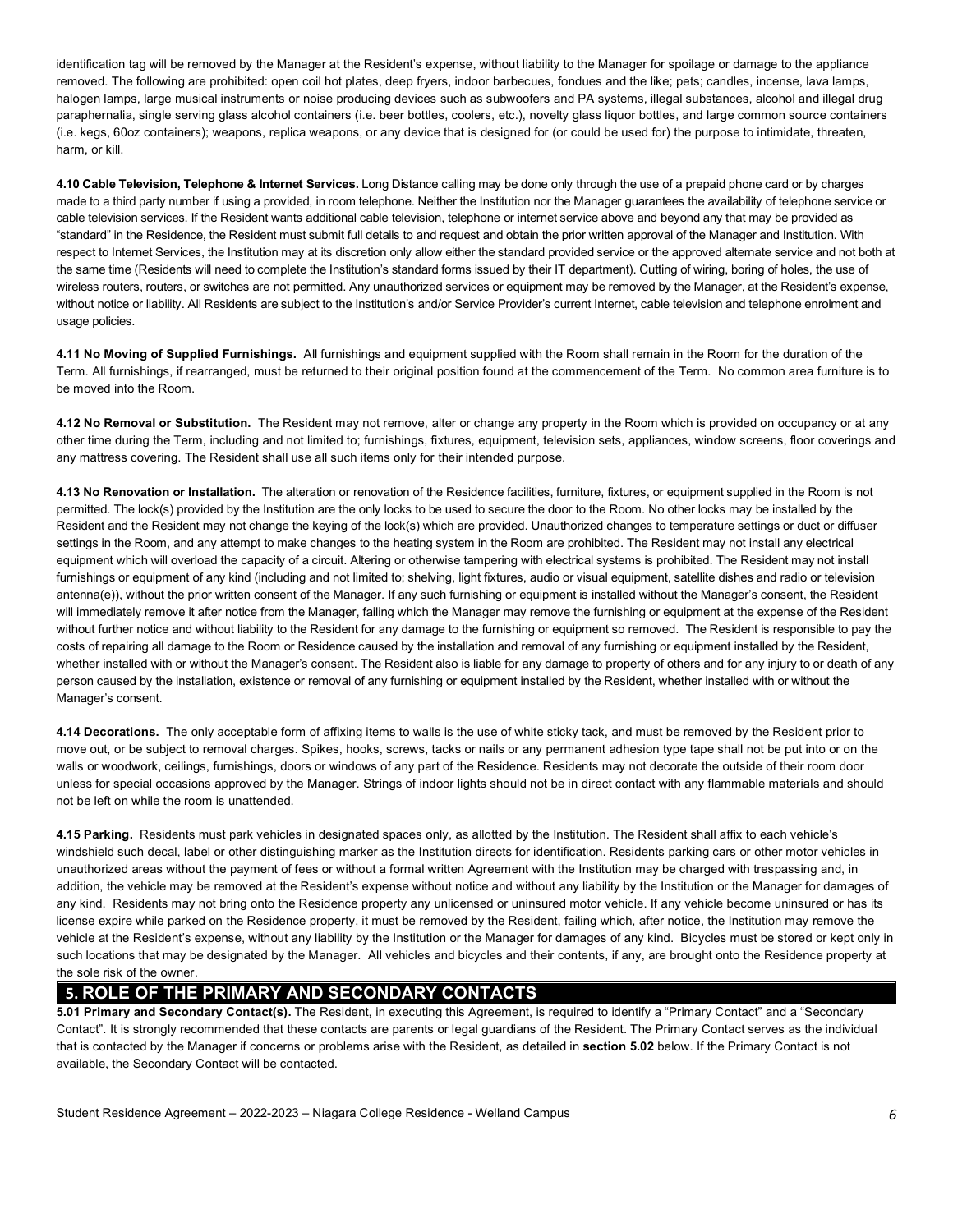**5.02 Consent to Contact Primary and Secondary Contact(s).** In most circumstances, Residents will be treated without reference to their parents, guardians or primary/secondary contacts (i.e. student conduct situations). However, the Manager or the Institution may contact the Primary or Secondary Contact at any time and for any purpose, including, without limitation, to advise them of (i) any accident or injury to the Resident, (ii) overdue financial payments, (iii) termination of this Agreement, and/or (iv) any situation where the Resident may cause harm to themselves or to another (v) if the Resident is placed on Residence Probation or issued any behavioural contract or Eviction by the Manager. The Manager or the Institution may disclose the Resident's personal information in such communications, and the Resident hereby consents to this disclosure.

### **6. FREEDOM OF INFORMATION**

 **6.01 Freedom of Information.** "I consent to the Manager and the Institution collecting and disclosing to each other personal information about me concerning any misconduct or alleged misconduct by me, or any misconduct of others reported or witnessed by me, for the purpose of the Manager and the Institution using that personal information to administer their respective rules of conduct and disciplinary proceedings. Such information includes, and is not limited to, my grades in school, my academic status, any alleged misconduct by me, my response to such an allegation, the substance and status of any disciplinary proceedings and the penalty, if any, imposed. Personal information includes, and is not limited to the Institution confirming to the Manager, my status as a full time student, academic status, federal loan status, and provincial loan status for the purpose of room allocation. Personal information also includes, but is not limited to access my official college identification number and photograph in order to verify my identity for the facilitation of services and for investigations that are being conducted by the Manager or the Institution." For the purposes of this consent, the Manager and the Institution include their officers, employees and security contractors who have a reasonable interest in receiving the personal information.

 **6.02 Activity Waiver.** On an on-going basis, the Institution and/or the Manager arranges a number of social, sporting and other activities for residents of the Residence, both in the Residence building and at other on-campus and off-campus locations (individually, an "Activity" and collectively, the "Activities"). Activities may have inherent risks associated with participation in them. Participation in all Activities is completely voluntary and the Resident may elect not to participate in any Activity. The Resident specifically acknowledges that in the event that the Resident elects to participate in any Activity, (i) the Resident is warned that participation in the Activity may involve certain inherent risks, including, without limitation, risks of physical injury, (ii) the Resident has voluntarily elected to participate in the Activity notwithstanding those risks. The Resident acknowledges and assumes all risks of personal injury and all other hazards (i) arising from or related in any way to participation in an Activity, (ii) arising or resulting from any cause whatsoever (including risks inherent in the Activity and negligence), and (iii) whether occurring prior to, during or after the Activity and the Resident agrees that the Institution and the Manager and each of their respective officers, directors, shareholders, employees and agents (as applicable) are expressly released and forever discharged by the Resident from all claims of any nature or kind whatsoever (i) arising from or relating to the Resident's participation in an Activity, (ii) arising or resulting from any cause whatsoever (including risks inherent in the Activity and negligence), and (iii) whether occurring prior to, during or after the Activity.

 **6.03 Photograph Waiver.** The Resident grants permission to the Institution and/or the Manager to use photographs or videotapes taken of the Resident in or about the Residence for use (i) in advertising, direct mail, brochures, newsletters and magazines relating to the Institution, the Manager or the Residence, (iii) in electronic versions of the same publications or on web sites or other electronic form or media relating to the Institution, the Manager or the Residence, and (iii) on display boards within the Residence or the Institution, all without notification. The Resident waives any right to inspect or approve any finished photograph or videotape or any electronic matter that may be used in conjunction with a photograph or videotape now or in the future and waives any right to royalties or other compensation arising from or related to the use of any such photograph, videotape or electronic matter.

## **7. RULES AND REGULATIONS**

 responsibilities, and privileges of Residents as well as the residence conduct process. Each Resident is responsible for reading, understanding, and adhering to the terms outlined within the RCLS. The Manager and the Institution may amend the terms of the RCLS from time to time and may post the amendments in the Residence. Failure to abide by the RCLS may result in eviction from Residence and termination of this Agreement as per the violations and sanctions outlined in the RCLS, and as stated in **section 8.01(d)**. The RCLS can be found online at: **[www.niagararesidence.ca.](www.niagararesidence.ca) 7.01 Residence Community Living Standards.** The Residence Community Living Standards ("RCLS") forms a part of this Agreement. It details the rights,

 **7.02 Institution Standards.** Residents are also responsible for reading, understanding and adhering to the academic and non-academic policies and procedures that have been established by the Institution, including the Code of Conduct and its penalties.

## **8. TERMINATION AND CANCELLATION**

 five (5) days of the first day of the Semester; (b) the Resident abandons their Room as detailed in **section 8.03** of this Agreement; (c) the Resident decides not to accept the Room they were assigned, or any alternate rooms offered to them during the course of this Agreement; or (d) the Resident violates any of Residency will be delivered to the Resident, and if necessary, the Manager may notify the Primary or Secondary Contact by phone or e-mail of the termination of the Resident's residency. If the Resident is unavailable to receive service of the notice in person, then delivery of the notice to the Resident's Room shall be deemed proper service and delivery. The Resident will be allowed 24 hours from the date and time of delivery of the Notice of Termination of Residency to fully vacate and remove all personal belongings from the Residence. **8.01 Termination by the Manager.** This Agreement may be terminated by the Manager if: (a) the Resident fails to check into their assigned Room within the terms of this Agreement, including violations of the Residence Community Living Standards or Institution Standards. Written Notice of Termination of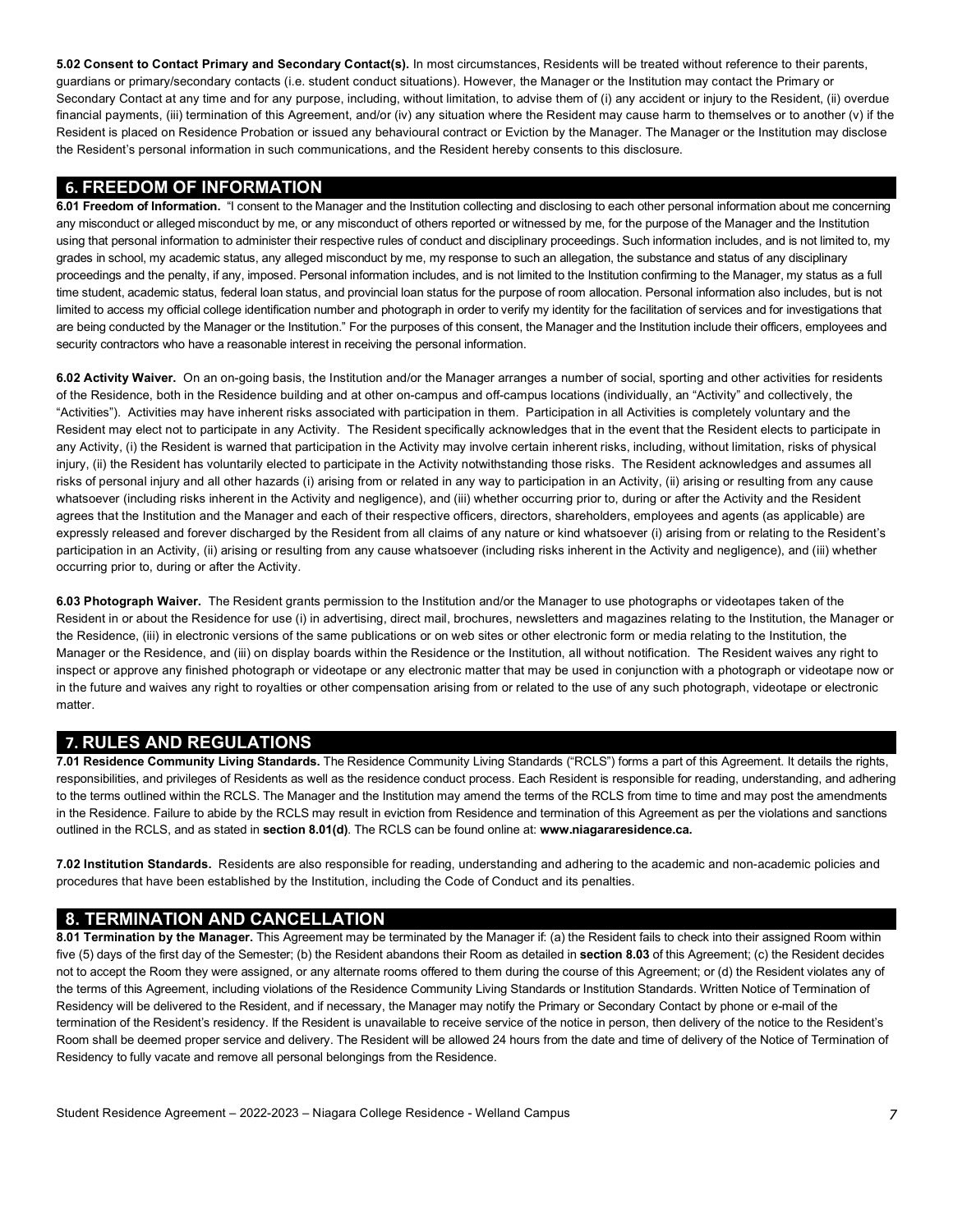**8.02 Termination or Cancellation by the Resident.** Cancellations occur prior to the Resident occupying the Room. If the Resident wishes to cancel this Agreement or their residence application, the Resident must notify the Manager in writing via the online residence cancellation process prior to occupying complete a Residence Withdrawal Form and return it to the Front Desk within 5 business days of the anticipated departure date. Please note that the Residence operates independently from the Institution and if the Resident cancels their application or enrolment at the Institution, they will also need to cancel their Residence application. Refunds will be issued by the Manager as detailed in **section 8.06**. the Room. Withdrawals occur after the Resident has occupied the Room. If the Resident wishes to withdraw from Residence, the Resident must

 **8.03 Abandonment.** If the Resident vacates the Room for a period greater than 15 days prior to the expiry of the Term without the Manager's prior Agreement, the Room will be deemed abandoned by the Resident. In that event, the Manager may (i) repossess the Room without liability to the Manager, and (ii) enter into an Agreement for the occupancy of the Room with a third party.

 **8.04 Termination Procedures.** Upon the termination of the privileges of this Agreement, the Resident shall vacate the Room within the time frame given, and deliver to the Manager vacant possession of the Room together with all of the furnishings, fixtures, and appliances of the Residence, and the furnishings and fixtures shall be in good condition, with reasonable wear and tear excepted. The Resident will follow the Move-out Procedures explained in section 3.02 of this Agreement and all additional directions communicated by the Manager.

 **8.05 Failure to Vacate.** If the Resident does not vacate the Residence on the expiry or early termination of this Agreement, (i) the Resident is liable for any financial loss sustained or incurred by the Institution or the Manager, and (ii) the Manager may remove the property of the Resident from the Room (whether or not the Resident is present at the time), and place the property in temporary storage in a location in the Residence of the Manager's choice, at the Resident's expense, without notice to the Resident and without liability to the Manager for any damage to or loss of the Resident's property.

 **8.06 Refund Procedures.** Upon the termination of this Agreement or residence application by the Resident, as detailed in section 8.02, the Residence may be entitled to a partial refund of Residence Fees, without interest, within eight (8) weeks of the Resident vacating the Residence or cancelling their residence application. The refund will be in the form of a cheque mailed to the Resident's permanent address on file in the Resident's name only. If a student requires a cheque to be reissued as a result of the resident not providing an updated address prior to vacating residence and/or canceling their residence application, a charge of \$50 may be applied. Refunds are issued based on the following:

#### **8.06 (a) Academic Year (and Fall only) Applications/Agreements (Detailed in Table 5)**

- (i) If the Resident's written cancellation request is received by the Residence Manager on or before **June 15 (Deadline 1)**, whether the Resident has been accepted into Residence or not, the Resident will receive a full refund of the Deposit and any Residence Fees paid to date.
- (ii) If the Resident has been accepted into Residence and the Residence Manager receives the Resident's written cancellation request after **June 15 (Deadline 1)** but on or before **August 1 (Deadline 2)**, then the Resident's Deposit will be forfeited. The Resident will receive a full refund of any Residence Fees paid to date.
- (iii) If the Resident is on the wait list for Residence and the Residence Manager receives a written cancellation request before the Resident is accepted to Residence, then the Resident will be refunded the full Deposit.
- (iv) If the Resident is on the wait list and a space becomes available after **June 15 (Deadline 1)**, the Resident will be offered a space in Residence and asked to confirm the status of the Resident's Residence acceptance within 24 hours. After confirmation to the Residence, all regular cancellation policies and payment deadlines apply.
- (v) If the Resident has been accepted into Residence and the Residence Manager receives the Resident's written cancellation request after  **August 1 (Deadline 2)**, but on or before the first day of the Term **(Deadline 3)**, then the Resident will be charged a late cancellation fee. The cancellation fee will be equivalent to **45 days** of Residence Fees. The Deposit will be refunded less any damages, charges or money owing to the Residence.
- **November 15 (Deadline 4)**, then the Resident will be charged for **each day they occupy a Residence room plus a cancellation fee**. The Resident must complete all Move-out Procedures detailed in **section 3.02** before cancellation fees and refunds will be assessed and issued. The cancellation fee will be equivalent to **60 days** of Residence Fees. The cancellation fee will not exceed the Agreement end date ("Move-Out Day") or as Customized by the Manager section, detailed in Table 1. The Deposit will be refunded less any damages, charges or money owing (vi) If the Residence Manager receives the Resident's written cancellation request after the first day of the Term **(Deadline 3)** and on or before to the Residence.
- (vii) If the Residence Manager receives the Resident's written cancellation request after **November 15 (Deadline 5)**, then the Resident will be charged for **each day they occupy a Residence room plus a cancellation fee**. The Resident must complete all Move-out Procedures detailed in **section 3.02** before cancellation fees and refunds will be assessed and issued. The cancellation fee will be equivalent to **90 days**  of Residence Fees. The cancellation fee will not exceed the Agreement end date ("Move-Out Day") or as Customized by the Manager section, detailed in Table 1. The Deposit will be refunded less any damages, charges or money owing to the Residence.

#### **8.06 (b) Winter and Summer Applications/Agreements (Detailed in Table 5)**

- (i) If the Resident's written cancellation request is received by the Residence Manager on or before **Deadline 1**, whether the Resident has been accepted into Residence or not, the Resident will receive a full refund of the Resident's Deposit and any Residence Fees paid to date.
- (ii) If the Resident is on the wait list for Residence and the Residence Manager receives a written cancellation request before the Resident is accepted to Residence, then the Resident will be refunded the full Deposit.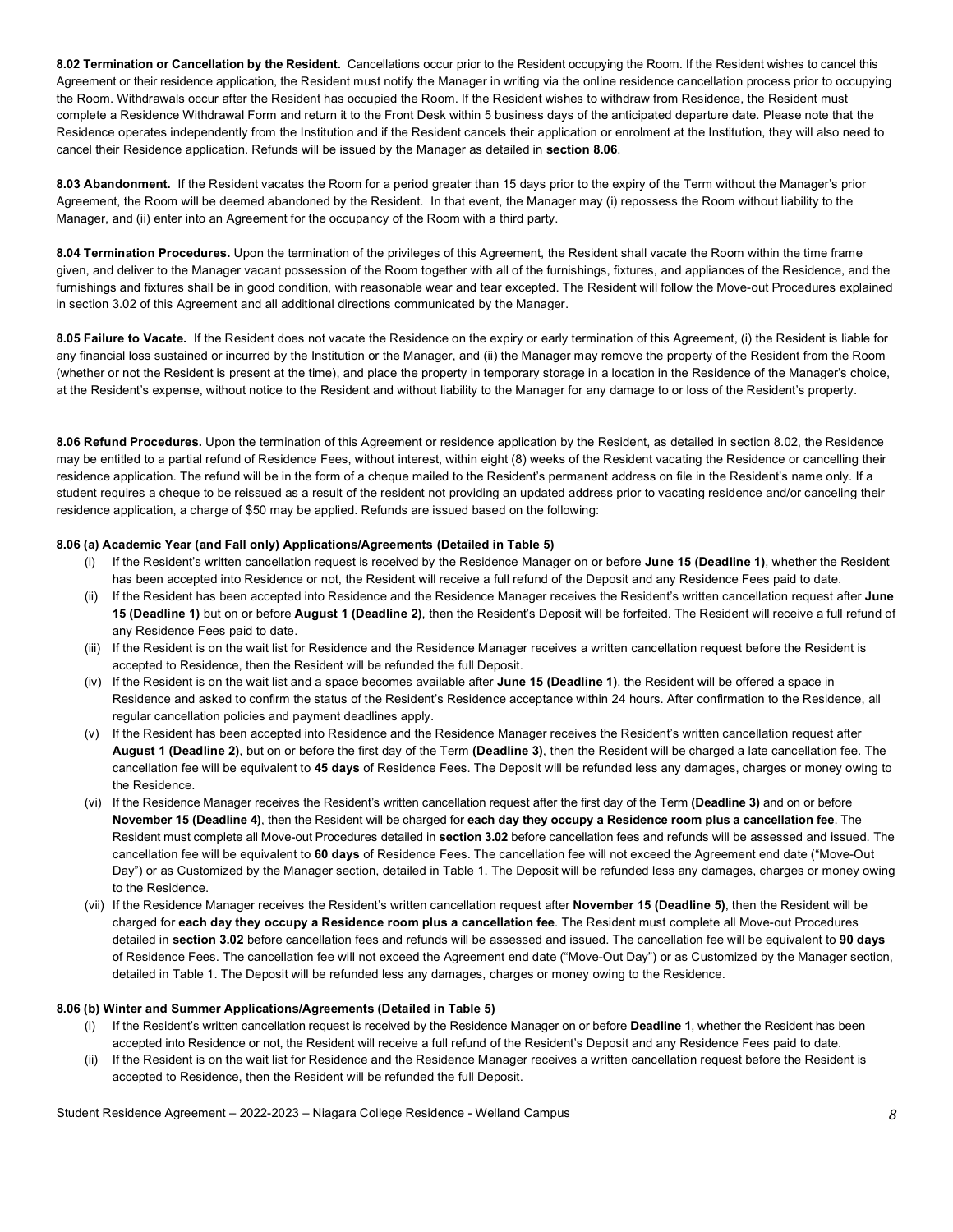- (iii) If the Resident is on the wait list and a space becomes available, the Resident will be offered a space in Residence and asked to confirm the status of the Resident's Residence acceptance within 24 hours. After confirmation to the Residence, all regular cancellation policies and payment deadlines apply.
- (iv) If the Resident has been accepted into Residence and the Residence Manager receives the Resident's written cancellation request after **Deadline 1**, but on or before the first day of the Term **(Deadline 2)** , then the Resident will be charged a late cancellation fee. The cancellation fee will be equivalent to **45 days** of Residence Fees. The cancellation fee will not exceed the Agreement end date ("Move-Out Day") or as Customized by the Manager section, detailed in Table 1. The Deposit will be refunded less any damages, charges or money owing to the Residence.
- (v) If the Resident has been accepted into Residence and the Residence Manager receives the Resident's written cancellation request after the The cancellation fee will be equivalent to **60 days** of Residence Fees. The cancellation fee will not exceed the Agreement end date ("Move-Out Day") or as Customized by the Manager section, detailed in Table 1. The Deposit will be refunded less any damages, charges or money owing to first day of the term **(Deadline 3)** then the Resident will be charged for **each day they occupy a Residence room plus a cancellation fee**. the Residence.

#### **TABLE 5: Refunds, Cancellation Fees, and Deadlines**

Late applicants will be subject to the same cancellation deadlines outlined below. The cancellation date is the date the student vacates the Residence.

| <b>Terms</b>                                                          |             | Deadline 1                                       | Deadline 2                                                                                                                     | Deadline 3                                                                                                                        | Deadline 4                                                                                                                           | Deadline 5                                                                                                                           |
|-----------------------------------------------------------------------|-------------|--------------------------------------------------|--------------------------------------------------------------------------------------------------------------------------------|-----------------------------------------------------------------------------------------------------------------------------------|--------------------------------------------------------------------------------------------------------------------------------------|--------------------------------------------------------------------------------------------------------------------------------------|
| <b>Summer Applications &amp;</b><br><b>Agreements</b>                 | <b>Date</b> | On or before April 1                             | After April 1<br>On or before Move-<br>In Day                                                                                  | After Move-In Day                                                                                                                 |                                                                                                                                      |                                                                                                                                      |
|                                                                       | Fee         | Full refund of<br>Deposit and<br>Residence Fees. | Deposit and<br><b>Residence Fees</b><br>refunded.<br><b>Cancellation Fee</b><br>equivalent to 30<br>days of Residence<br>Fees. | Charged for each day<br>they occupy a<br>Residence room plus<br>a cancellation fee<br>equivalent to 60 days<br>of Residence Fees. |                                                                                                                                      |                                                                                                                                      |
|                                                                       |             |                                                  |                                                                                                                                |                                                                                                                                   |                                                                                                                                      |                                                                                                                                      |
| <b>Academic Year</b><br><b>Application &amp;</b><br><b>Agreements</b> | <b>Date</b> | On or before June<br>15                          | After June 15<br>On or before<br>August 1                                                                                      | After August 1<br>On or before Move-In<br>Day                                                                                     | After Move-In Day<br>On or before<br>November 15                                                                                     | After November 15                                                                                                                    |
|                                                                       | Fee         | Full refund of<br>Deposit and<br>Residence Fees. | Forfeit Deposit.                                                                                                               | Deposit and<br><b>Residence Fees</b><br>refunded.<br><b>Cancellation Fee</b><br>equivalent to 30 days<br>of Residence Fees.       | Charged for each<br>day they occupy a<br>Residence room<br>plus a cancellation<br>fee equivalent to 60<br>days of Residence<br>Fees. | Charged for each<br>day they occupy a<br>Residence room<br>plus a cancellation<br>fee equivalent to 90<br>days of Residence<br>Fees. |
|                                                                       |             |                                                  |                                                                                                                                |                                                                                                                                   |                                                                                                                                      |                                                                                                                                      |
| <b>Winter Applications &amp;</b><br>Agreements                        | <b>Date</b> | On or before<br>December 1                       | After December 1<br>On or before Move-<br>In Day                                                                               | After Move-In Day                                                                                                                 |                                                                                                                                      |                                                                                                                                      |
|                                                                       | Fee         | Full refund of<br>Deposit and<br>Residence Fees. | Deposit and<br>Residence Fees<br>refunded.<br><b>Cancellation Fee</b><br>equivalent to 45<br>days of Residence<br>Fees.        | Charged for each day<br>they occupy a<br>Residence room plus<br>a cancellation fee<br>equivalent to 60 days<br>of Residence Fees. |                                                                                                                                      |                                                                                                                                      |